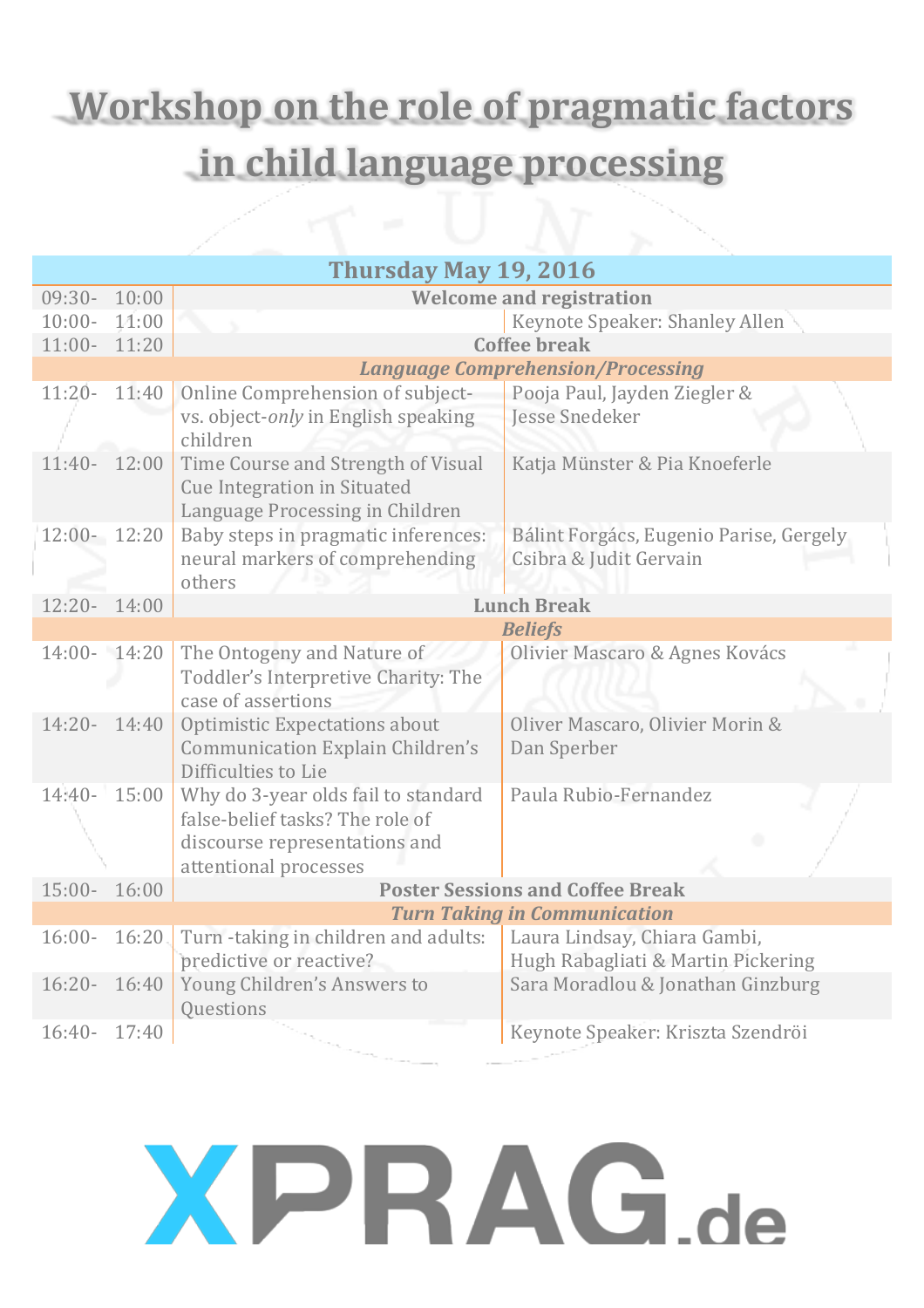### **Workshop on the role of pragmatic factors in child language processing**

|                            |       | الكار                                   |                                          |  |
|----------------------------|-------|-----------------------------------------|------------------------------------------|--|
| <b>Friday May 20, 2016</b> |       |                                         |                                          |  |
| $09:30-$                   | 10:30 |                                         | Keynote Speaker: Michael C. Frank        |  |
| $10:30-$                   | 10:50 | "Are you the banana split?": The        | Muye Zhang, Kathryn Davidson &           |  |
|                            |       | Development of Metonymic                | Maria Mercedes Piñango                   |  |
|                            |       | Processing                              |                                          |  |
| $10:50-$                   | 11:10 |                                         | <b>Coffee break</b>                      |  |
|                            |       | <b>Referentiality</b>                   |                                          |  |
| $11:10 - 11:30$            |       | Reference comprehension and its         | Choonkyu Lee, Maria Richter, Lu Zhang,   |  |
|                            |       | relation to cognitive development in    | Isabell Wartenburger & Barbara Höhle     |  |
|                            |       | children                                |                                          |  |
| $11:30-$                   | 11:50 | <b>Making Meaning: Comparing Adults</b> | Vera Kempe                               |  |
|                            |       | and Children in an Experimental         |                                          |  |
|                            |       | <b>Semiotics Task</b>                   |                                          |  |
| $11:50-$                   | 12:10 | The Pronoun Interpretation              | Györgi Rákosi & Tóth Enikő               |  |
|                            |       | Problem in and out of context:          |                                          |  |
|                            |       | Experimental evidence from              |                                          |  |
|                            |       | Hungarian                               |                                          |  |
| $12:10 - 14:00$            |       |                                         | <b>Lunch Break</b>                       |  |
|                            |       |                                         | <b>Metaphors</b>                         |  |
| $14:00-$                   | 14:20 | Does metaphorical priming               | Sobh Chahboun, Valentin Vulchanov, David |  |
|                            |       | influence language processing?          | Saldaña, Rik Eshuis & Mila Vulchanova    |  |
| 14:20- 14:40               |       | Metaphors as second labels: Difficult   | Paula Rubio-Fernandez & Susanne          |  |
|                            |       | for preschool children?                 | Grassmann                                |  |
| 14:40- 15:00               |       | Comprehension of novel metaphor         | Nausicaa Pouscoulous &                   |  |
|                            |       | in autism and Down syndrome             | Alexandra Perovic                        |  |
| 15:00- 15:20               |       |                                         | <b>Coffee Break</b>                      |  |
|                            |       | <b>Learning Processes</b>               |                                          |  |
| 15:20- 15:40               |       | Word Learning from referential          | Janet Bang & Aparna Nadig                |  |
|                            |       | gaze versus a moving arrow in           |                                          |  |
|                            |       | children with or without autism         |                                          |  |
| $15:40-$                   | 16:00 | The effects of walking through          | Katharina Rohlfing, Lisa Warning, Jana   |  |
|                            |       | doorways on children's long-term        | Koke & Martina Hielscher-Fastabend       |  |
|                            |       | word learning.                          |                                          |  |
| $16:00-$                   | 17:00 |                                         | Keynote Speaker: Jesse Snedeker          |  |

### **XPRAG.de**